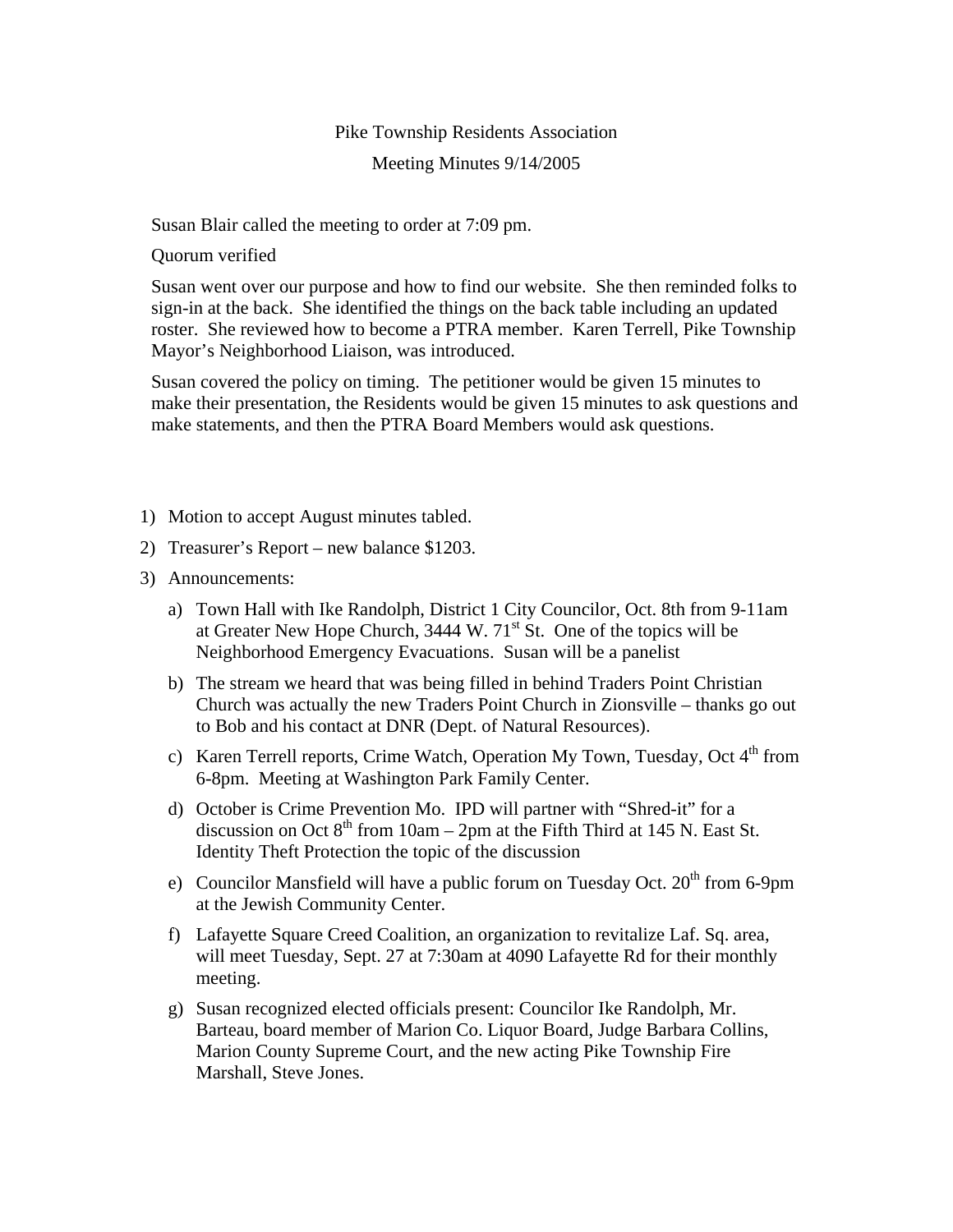- h) 4914 & 4949 Lafayette Rd Ali Kahn petition approved without the parapet wall.
- i) 4931 Robison Rd –Tiffany Lawn and Garden (we Supported). Jamie Browning contacted Susan - wanted to know our position. Browning Investments "could not believe we supported." And said "all the adjacent business owners were opposed." Susan suggested the possibility of a continuance to Mr. Browning then we may consider re-hearing it. Discovered, Joe Calderon, Attorney for Marathon Oil, already used automatic continuance. Hearing went forward. Petition denied by variance board.
- j) Miller Transportation was approved.
- k) 5155 Pike Plaza sign approved.
- l) Hollingsworth Rd preliminary information we have is that the road is not going to be vacated. Jeanette also found out the same thing.
- m) Jeannette reported on MCCANA. Third Saturday of every month from 9-11am at the North Meridian United Methodist Church. September – Jim Gerard, Director of DPW, will speak. October 15th the Mayor has been invited.
- n) Traders Point area residents upset over IPL tree cutting. There seems to have been some resolution because they didn't do a 50 ft clear cut like they generally do. Councilor Randolph said he would try to address an ordinance to give some rights to home owners regarding utility easements.
- o) Jeannette also mentioned that the Covered Bridge Apartments were housing some of the refugees from Hurricane Katrina. They were looking for gently used beds, dressers and volunteers.
- 4) Liquor Permits see attached list
	- (1) The BP at  $71<sup>st</sup>$  and Woodlawn are requesting a transfer of liquor permit. If you would like to participate in the remonstrance contact Jeannette or Susan.
	- (2)  $86<sup>th</sup>$  & Township Line, Liquor Store applying for permit in the Willow Lake Shopping Center. It is not needed or wanted by the neighborhood. Sheila moves that PTRA support Susan's remonstrance. Seconded and passed unanimously.
- 5) New Business
	- (1) **2005-APP-091 2730 Pomona Ct**. Ray Dillon will abstain from this discussion and voting. They are requesting a modification instead of a variance because it is a neighborhood development standard. The immediate residents are afraid this will establish a precedent. College Park HOA states they cannot support this request because they are under obligation to enforce the covenants. The Home Owner talked to the neighbor who told him that the sun room was okay, but he wasn't sure about the stone fence. This spring he started to build wall over lot line. Susan asked the neighbor, "Are you opposed to their request?" The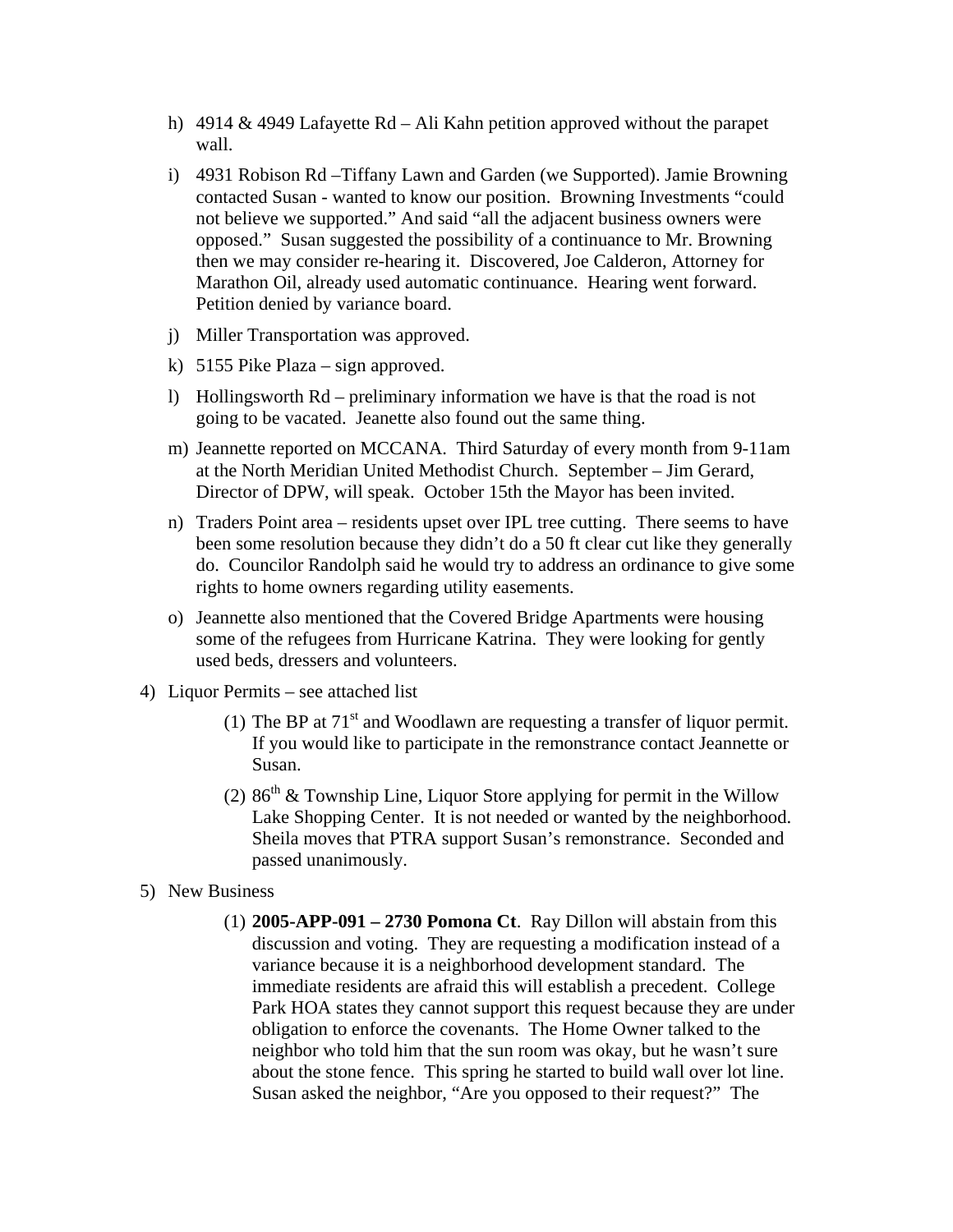neighbor said, "I guess I say yes." The sunroom was build without permits. Violates College Park Estates covenants. Staff recommends denial. Bob moves to oppose this request, Don seconds and it passes unanimously.

Susan then explained the hearing process for this modification request.

- 2) **2005-ZON-150, 5945 W. 84th St**. Mary Solada & Tim Dahl presenting. The land in question is near Indy Ortho Hospital. They are requesting a rezoning from I-2-S to C-4 to provide for medical offices and commercial uses. They are willing to limit their C-4 uses to:
	- All C-1 uses
	- C-3 (in the future) fill prescriptions, drug store, uniform sales, laundry

C-4 medical equipment rental and leasing, prosthesis, etc, wheel chairs, walkers, surgical instrument repair and possibly commercial parking.

They will commit to no pedestrian/patient traffic across  $84<sup>th</sup>$  St. Will not seek a Beer, Wine or Liquor permit and no billboards or off premises advertising signs. Don moves we support this petition with commitments, Ed seconds it. Motion carries unanimously.

- 3) **2005-APP-099, 7855 Marsh Rd**. Mitch Sever, Presenter. This is the St. Nicholas Serbian Orthodox Church going in at the southeast corner of Marsh and  $79<sup>th</sup>$ . They are seeking to delete the commitment regarding no metal roof and are willing to substitute committing to four walls of masonry construction. They will commit to earth tones on the Family Life Center FLC). They will commit that the variance only applies to the FLC. Kevin moves to support with commitments, it is seconded and carries unanimously.
- 6) Preliminary Presentations
	- a) **5107 Freyn Dr**. Would like to rezone to CID. Currently D-4 residential. CID provides a pretty wide selection of uses. Clint will put together a committee: volunteers are: Bob M, Don B, Sheila and Susan. They will look at it in light of the new Comp Plan which calls for light industrial. Petitioner's Attorney, John Van Buskirk, says this will be landscaping business with no retail.
	- b) Chris Kyler of Kyler Brothers Services, Inc. is interested in a property on Lafayette Blvd. behind Pep Boys and near where the empty Galyans is located. He would like to establish his Heating and Cooling Contractors business there. He is eligible for Creed Credits to develop his business in the Laf. Sq. area. He currently has outgrown his location in Hendricks Co. Company employs about 50 people. He is interested in converting his fleet to natural gas and the "Clean Cities Citizen's Gas" folks want a public fueling center located in this part of Indianapolis. He will be using geothermal heating and will need a temporary gravel lot to house the geothermal pipes "field" to settle before paving. Address 4407 Lafayette Blvd. No frontage on 46<sup>th</sup>, Pike Plaza or Georgetown.